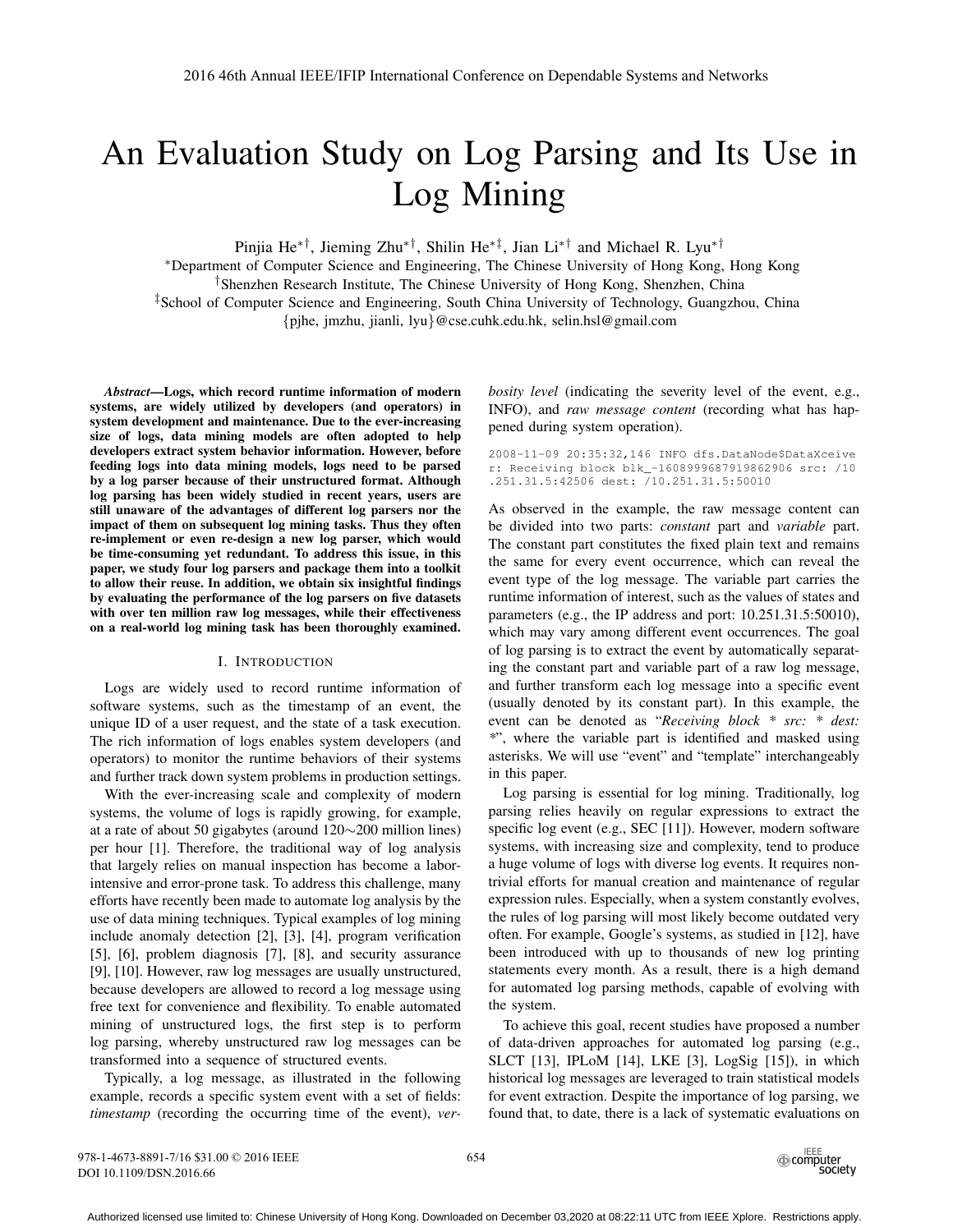the effectiveness and efficiency of the automated log parsing methods available. Meanwhile, except SLCT [13] that was released more than 10 years ago, there are no other ready-touse tool implementations of log parsers. Even with commercial log management solutions, such as Splunk [16] and Logstash [17], users need to provide complex configurations with customized rules to parse their logs. In this context, engineers and researchers have to implement their own log parsers when performing log mining tasks (e.g., [5], [8], [18]), which would be a time-consuming yet redundant effort. Besides, they are likely unaware of the effectiveness of their implementations compared to other competitive methods, nor do they notice the impact of log parsing on subsequent log mining tasks.

To fill this significant gap, in this paper, we perform a systematic evaluation study on the state-of-the-art log parsing methods and their employment in log mining. In particular, we intend to investigate the following three research questions:

- *RQ1: What is the accuracy of the state-of-the-art log parsing methods?*
- *RQ2: How do these log parsing methods scale with the volume of logs?*
- *RQ3: How do different log parsers affect the results of log mining?*

Towards this end, we have implemented four widely-employed log parsers: SLCT [13], IPLoM [14], LKE [3], LogSig [15]. They are currently available on our  $Github<sup>1</sup>$  as an opensource toolkit, which can be easily re-used by practitioners and researchers for future study. For evaluation, we have also collected five large log datasets (with a total of over 10 million raw log messages) produced by production software systems. The evaluation is performed in terms of both accuracy and efficiency in log parsing. Furthermore, we evaluate the impact of different log parsers on subsequent log mining tasks, with a case study on system anomaly detection (proposed in [2]).

Through this comprehensive evaluation, we have obtained a number of insightful findings: Current log parsing methods could obtain high overall accuracy (*Finding 1*), especially when log messages are preprocessed with some domain knowledge based rules (*Finding 2*). Clustering-based log parsing methods could not scale well with the volume of logs (*Finding 3*), and the tuning of parameters (e.g., number of clusters) is time-consuming (*Finding 4*). Log mining is effective only when the parsing accuracy is high enough (*Finding 5*). Because log mining can be sensitive to some critical events. 4% parsing errors on critical events can cause an order of magnitude performance degradation in log mining (*Finding 6*). These findings as well as our toolkit portray a picture about the current situation of log parsing methods and their effectiveness on log mining, which we believe could provide valuable guidance for future research in this field.

The remainder of this paper is organized as follows. Section II reviews the existing log parsing methods, and Section III reviews recent studies on log mining with a detailed example of anomaly detection. The evaluation results and findings are



Fig. 1: Overview of Log Parsing

reported in Section IV. We discuss some limitations in Section V. We then introduce the related work in Section VI, and finally conclude this paper in Section VII.

## II. LOG PARSING

This section first provides an overview of log parsing and then describes four existing log parsing methods. These methods are widely employed and thus become the main subjects of our study.

# *A. Overview of Log Parsing*

Fig. 1 illustrates an overview of log parsing. The raw log messages, as shown in the figure, contain ten log messages extracted from HDFS log data on Amazon EC2 platform [2]. The log messages are unstructured data, with timestamps and raw message contents (some fields are omitted for simplicity of presentation). In real-world cases, a log file may contain millions of such log messages. The goal of log parsing is to distinguish between *constant* part (fixed plain text) and *variable* part (e.g., blk\_ID in the figure) from the log message contents. Then, all the constant message templates can be clustered into a list of *log events*, and *structured logs* can be generated with each log message corresponding to a specific event. For instance, the log message 2 is transformed to "*Event2*" with a log template "*Receiving block \* src: \* dest: \**". The output of a log parser involves two files with *log events* and *structured logs*. Log events record the extracted templates of log messages, while structured logs contain a sequence of events with their occurring times. Finally, the structured logs after parsing can be easily processed by log mining methods, such as anomaly detection [2] and deployment verification [6].

<sup>1</sup>https://github.com/cuhk-cse/logparser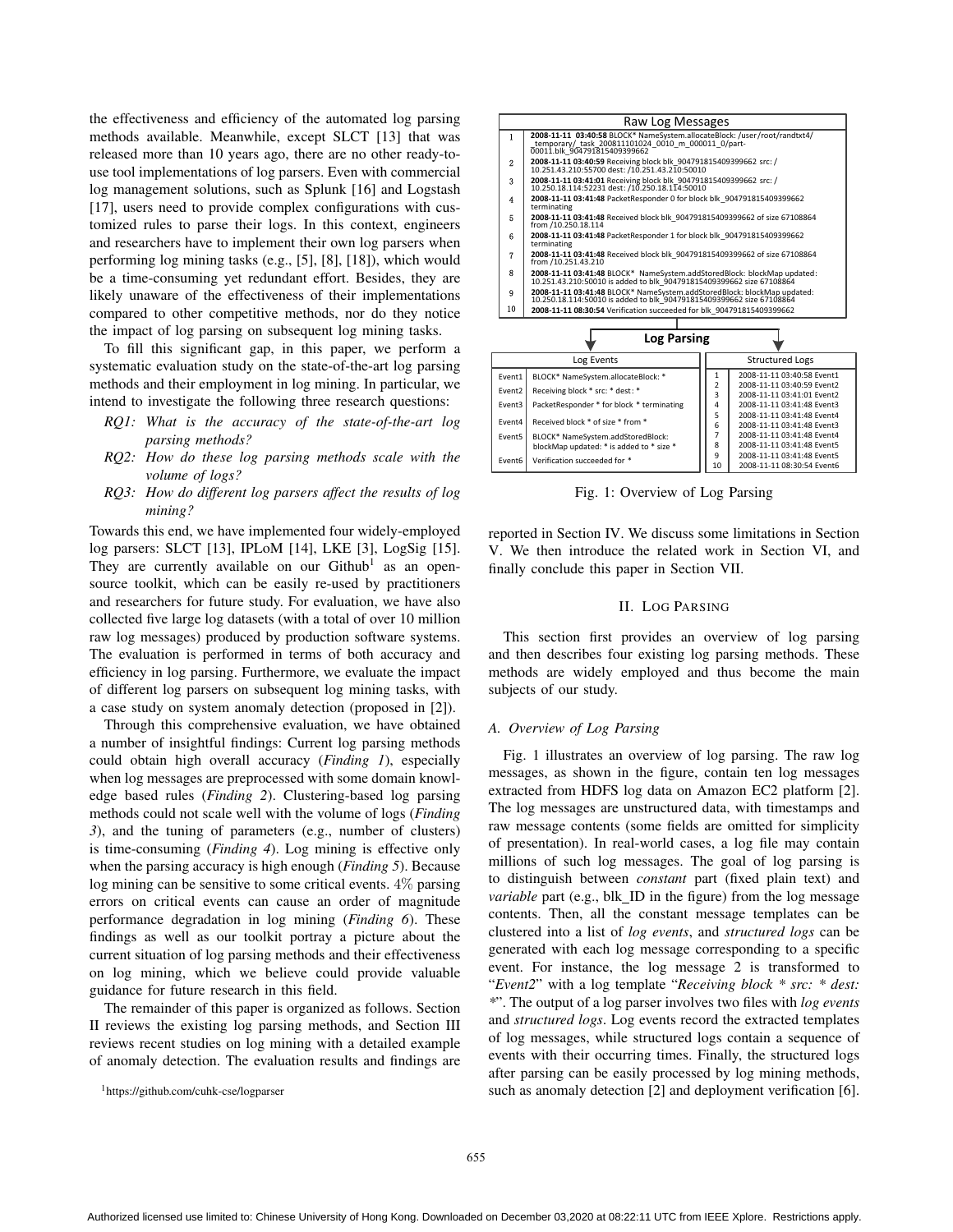## *B. Existing Log Parsing Methods*

Log parsing has been widely studied in recent years. Among all the approaches proposed, we choose four representative ones, which are in widespread use for log mining tasks. With the main focus on evaluations of these log parsing methods, we only provide brief reviews of them; the details can be found in the corresponding references.

# *1) SLCT*

SLCT (Simple Logfile Clustering Tool) [13] is, to the best of our knowledge, the first work on automated log parsing. The work also released an open-source log parsing tool, which has been widely employed in log mining tasks, such as event log mining [19], symptom-based problem determination [20] and network alert classification [21].

Inspired by association rule mining, SLCT works as a threestep procedure with two passes over log messages: *1) Word vocabulary construction.* It makes a pass over the data and builds a vocabulary of word frequency and position. *2) Cluster candidates construction*. It makes another pass to construct cluster candidates using the word vocabulary. *3) Log template generation.* Clusters with enough log messages are selected from candidates. Then, the log messages in each cluster can be combined to generate a log template, while remaining log messages are placed into an outlier cluster.

## *2) IPLoM*

IPLoM (Iterative Partitioning Log Mining) [22] is a log parsing method based on heuristics specially designed according to the characteristics of log messages. This method has also been used by a set of log mining studies (e.g., alert detection [4], event log analysis [23] and event summarization [24]).

Specifically, IPLoM performs log parsing through a threestep hierarchical partitioning process before template generation: *1) Partition by event size.* Log messages are partitioned into different clusters according to different lengths. *2) Partition by token position.* For each partition, words at different positions are counted. Then the position with the least number of unique words is used to split the log messages. *3) Partition by search for mapping.* Further partition is performed on clusters by searching for mapping relationships between the set of unique tokens in two token positions selected using a heuristic criterion. *4) Log template generation.* Similar to SLCT, the final step is to generate log templates from every cluster.

#### *3) LKE*

LKE (Log Key Extraction) [3] is a log parsing method developed by Microsoft, and has been applied in a set of tasks on unstructured log analysis [3], [25].

LKE utilizes both clustering algorithms and heuristic rules for log parsing: *1) Log clustering.* Raw log messages are first clustered by using hierarchical clustering algorithms with a customized weighted edit distance metric. *2) Cluster splitting.* A splitting step based on heuristic rules is performed to further split the clusters. *3) Log template generation.* The final step is to generate log templates from every cluster, similar to SLCT and IPLoM.

#### *4) LogSig*

LogSig [15] is a more recent log parsing method, which has been validated in [26].

LogSig works in three steps: *1) Word pair generation.* Each log message is converted to a set of word pairs to encode both the word and its position information. *2) Log Clustering.* Based on the word pairs, a potential value is calculated for each log message to decide which cluster the log message potentially belongs to. After a number of iterations, the log messages can be clustered. *3) Log template generation.* In each cluster, the log messages are leveraged to generate a log template.

#### *C. Tool Implementation*

Among these log parsing methods, we only found an opensource implementation on SLCT in C language. To enable our evaluations, we have implemented the other three log parsing methods in Python and also wrapped up SLCT as a Python package. For ease of use, we define standard input/output formats for these log parsers. As shown in Fig. 1, the input is a file with raw log messages, while the output contains both a file with log events and a file with structured logs. The output can be easily fed into subsequent log mining tasks. Currently, all our implementations have been open source on Github, which can be used as a toolkit for log parsing. We believe our toolkit could benefit other researchers and practitioners as well.

It is also worth noting that our current implementation targets at exactly reproducing the log parsing methods (as described in original work) for our evaluation purposes. As we will show in Section IV-C, LKE and LogSig do not scale well on large datasets. Although we plan to improve their efficiency in our future work, users may need to pay more attention when using our current toolkit.

#### III. LOG MINING

In this section, we briefly introduce three representative log mining tasks and explain how the adopted log parsing step can affect the performance of these tasks. Further, we describe the details of a specific log mining task, system anomaly detection, which will be used for our evaluations.

## *A. Overview of Log Mining*

*Anomaly detection:* Logs of Hadoop File System (HDFS) are used by Xu et al. [2] to detect anomalies in a 203-nodes HDFS. In this case, they employ source code based log parsers (not evaluated because it is beyond the scope of this paper) to find out the log events associated with each block ID, which are further interpreted with a block ID-by-event count matrix. This matrix is fed into a machine learning model to detect anomalies of the system. If the log parser adopted does not work well, some block IDs will match wrong log events, which could ruin the generated matrix and lead to failure of the anomaly detection approach.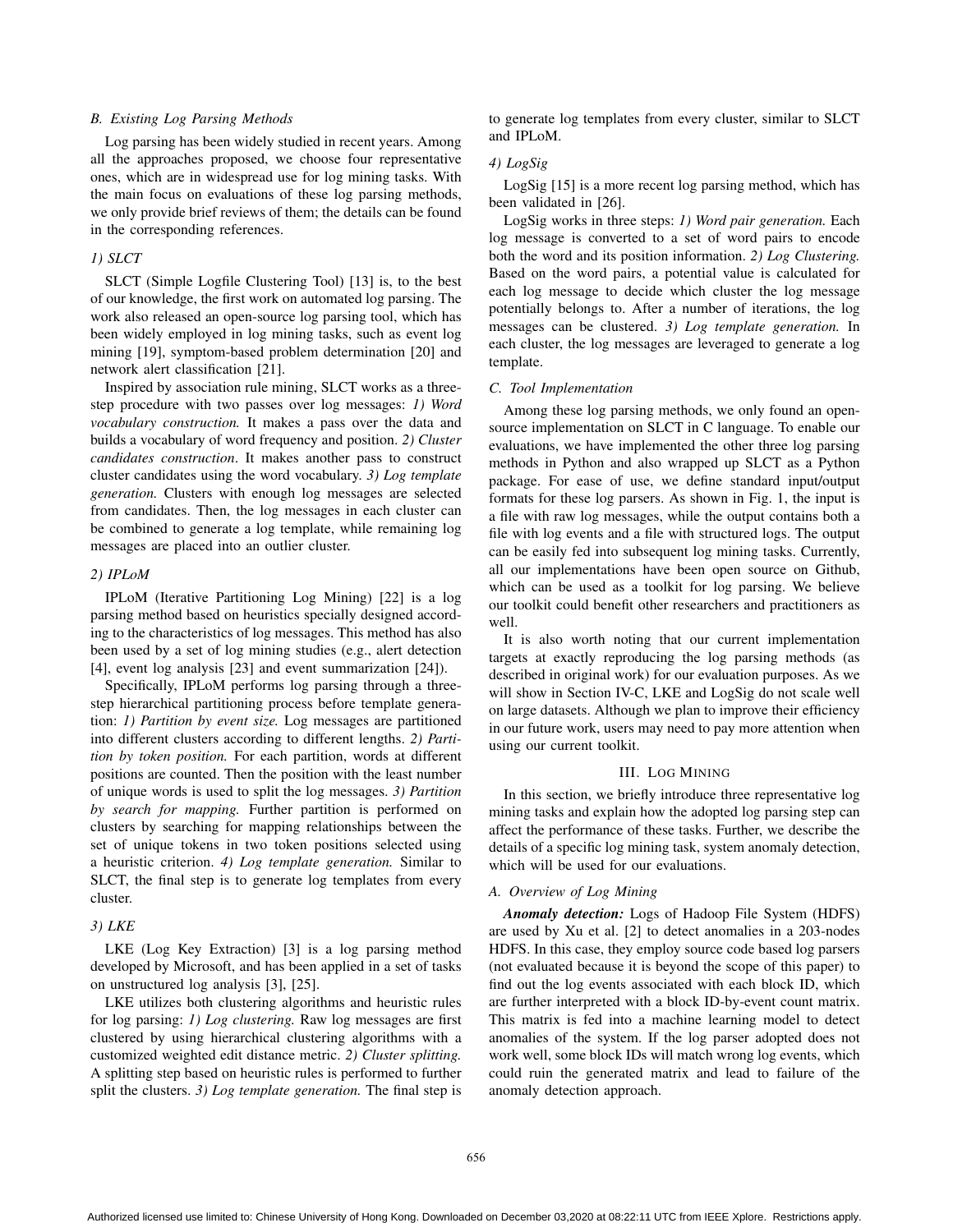*Deployment verification:* Big data application is usually developed in pseudo-cloud environment (with several PC nodes) and finally deployed in a large-scale cloud environment. Runtime analysis and debugging of such applications in deployment phase is a challenge tackled by Shang et al. in [6]. To reduce the amount of log messages which needs to be checked by developers, they compare the log event sequences generated in pseudo-cloud and large-scale cloud. Only the different log event sequences are reported to the developers, which greatly alleviates their workload. In this task, a bad log parser may produce wrong log event sequences. This could largely degrade the reduction effect because their method is based on the comparison of log event sequences.

*System model construction*: Computer systems are difficult to debug and understand. To help developers gain insight into system behaviors, Beschastnikh et al. [5] propose a tool called Synoptic to build an accurate system model based on logs. Synoptic requires parsed log events as input and generates a finite state machine as the output system model. If an unsuitable log parser is used, both initial model building step and model refinement step will be affected. These may result in extra branches or even totally different layout of the model.

#### *B. System Anomaly Detection*

To better study the impact of log parsing approaches on the subsequent log mining task, we reproduce the anomaly detection method proposed in [2] on its original HDFS logs while using different log parsing approaches discussed in Section. II-B. The anomaly detection method contains three steps: log parsing, event matrix generation, and anomaly detection.

*1) Log Parsing:* The input of the anomaly detection task is a text file, each line of which is a raw log message recording an event occurring on a block in HDFS. In this step, log parsing method is adopted to figure out two things. One is all the event types appearing in the input file. The other is the events associated with each block, which distinguished by block ID. These two are exactly in the two output files of our log parser modules. We emphasize that the parsing output is not specific to anomaly detection, but also suitable for other log mining tasks.

*2) Matrix Generation:* Parsed results are used to generate an event count matrix  $Y$ , which will be fed into the anomaly detection model. In the event count matrix, each row represents a block, while each column indicates one event type. The value in cell  $Y_{i,j}$  records how many times event j occurs on block  $i$ . We could generate  $Y$  with one pass through the parsed results. Instead of directly detecting anomaly on  $Y$ , TF-IDF [27], which is a well-established heuristic in information retrieval, is adopted to preprocess this matrix. Intuitively, TF-IDF is to give lower weights to common event types, which are less likely to contribute to the anomaly detection process.

*3) Anomaly Detection:* In this case, anomaly detection is to find out suspicious blocks that may indicate problems (e.g., HDFS namenode not updated after deleting a block). The model used is Principle Component Analysis (PCA)

[2], which is a statistical model that captures patterns in high-dimensional data by selecting representative coordinates (principle components). PCA is used in this problem because principle components can represent most frequent patterns of events associated with blocks, which is called normal space  $S_d$ . Specifically, the first k principle components are selected to form  $S_d$ , while the remaining  $n - k$  dimensions form  $S_a$ (anomaly space), where  $n$  is the number of columns (total number of event type) of the matrix. In this task, each row in the event count matrix is a vector  $y$  associated with a block. The intuition of anomaly is the vector whose end point is far away from normal space. The "distance" could be formalized by squared prediction error  $SPE \equiv ||y_a||^2$ , where  $y_a$  is the projection of y on  $S_a$ .  $y_a$  is calculated by  $y_a = (I - PP^T)y$ , where  $P = [v_1, v_2, ..., v_k]$ . A block is marked as anomaly if its corresponding  $y$  satisfies:

$$
SPE = ||y_a||^2 > Q_\alpha,
$$

where  $Q_{\alpha}$  is a threshold providing  $(1-\alpha)$  confidence level. For  $Q_{\alpha}$ , we choose  $\alpha = 0.001$  as in the original paper [2].

## IV. EVALUATION STUDY

This section presents our study methodology and reports on the detailed results for the proposed research questions.

## *A. Study Methodology*

*Log Datasets:* To facilitate systematic evaluations on the state-of-the-art log parsing methods, we have used five large log datasets ranging from supercomputers (BGL and HPC) to distributed systems (HDFS and Zookeeper) to standalone software (Proxifier), with a total of 16,441,570 lines of log messages. Table I provides a basic summarization of these datasets. Logs are scarce data for research, because companies are often reluctant to release their production logs due to confidentiality issue. We obtained three log datasets, with the generous support from their authors. Specifically, BGL is an open dataset of logs collected from a BlueGene/L supercomputer system at Lawrence Livermore National Labs (LLNL), with 131,072 processors and 32,768GB memory [28]. HPC is also an open dataset with logs collected from a high performance cluster at Los Alamos National Laboratory, which has 49 nodes with 6,152 cores and 128GB memory per node [29]. HDFS logs are collected in [2] by using a 203-node cluster on Amazon EC2 platform. To enrich the log data for evaluation purpose, we further collected two datasets: one from a desktop software Proxifier, and the other from a Zookeeper installation on a 32-node cluster in our lab.

In particular, the HDFS logs from [2] have well-established anomaly labels, each of which indicates whether or not a request for a data block operation is an anomaly. The labels are made based on domain knowledge, which are suitable for our evaluations on anomaly detection with different log parsers. Specifically, the dataset with over 11 million log messages records 575,061 operation requests with a total of 29 event types. Among all the 575,061 requests, 16,838 are marked as anomalies, which we use as ground truth in our evaluation.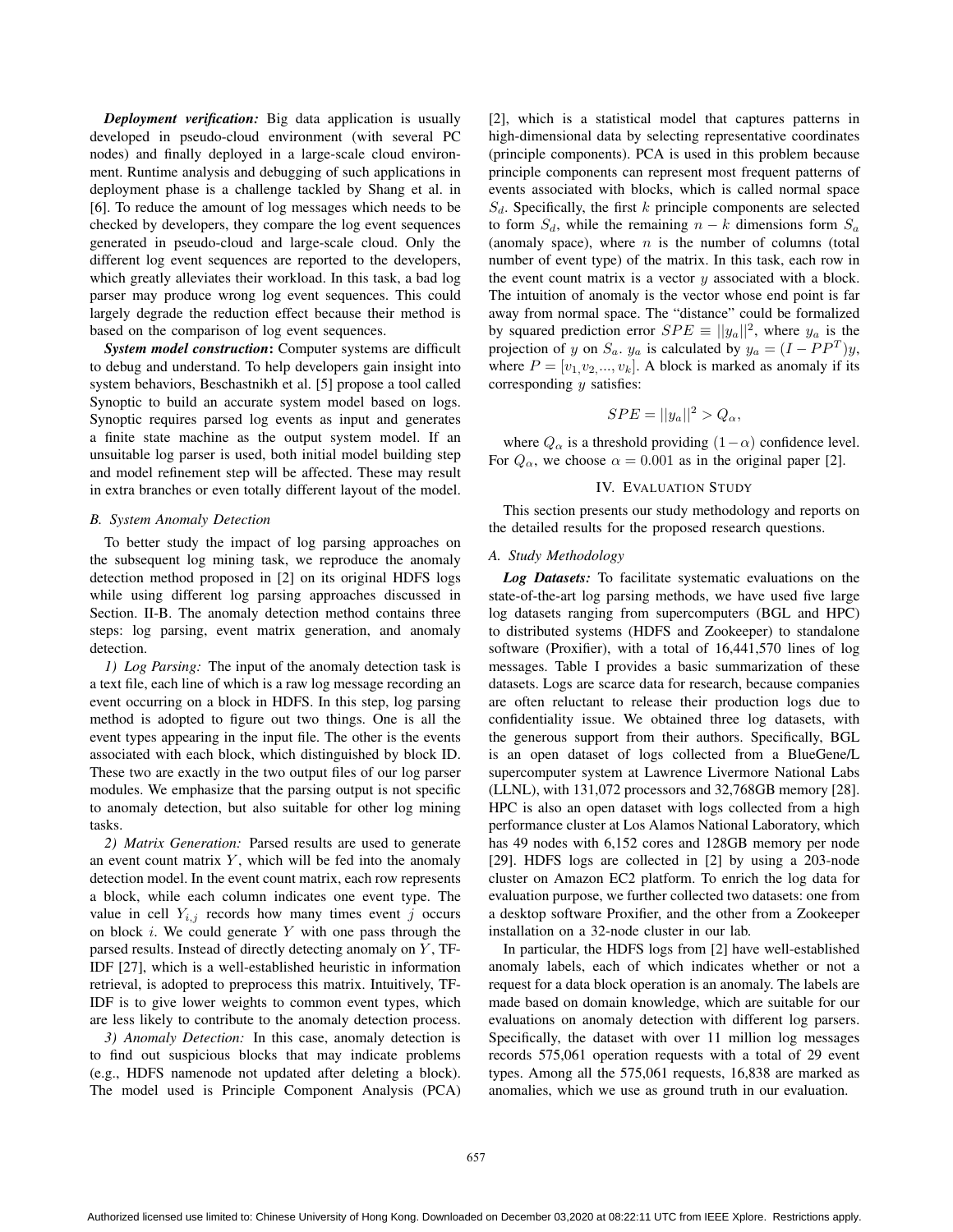| System      | Description                                 | Length<br>#Logs            |              | #Events |
|-------------|---------------------------------------------|----------------------------|--------------|---------|
| <b>BGL</b>  | BlueGene/L<br>Supercomputer                 | 4,747,963<br>$10 \sim 102$ |              | 376     |
| <b>HPC</b>  | High Performance<br>Cluster<br>(Los Alamos) | 433.490                    | $6 \sim 104$ | 105     |
| Proxifier   | Proxy Client                                | 10.108                     | $10 - 27$    |         |
| <b>HDFS</b> | Hadoop File System                          | 11,175,629                 | $8\sim29$    | 29      |
| Zookeeper   | Distributed<br><b>System Coordinator</b>    | 74.380                     | $8\sim27$    | 80      |

TABLE I: Summary of Our System Log Datasets

TABLE II: Parsing Accuracy of Log Parsing Methods (Raw/Preprocessed)

|              | BGL       | HPC.      | <b>HDFS</b> | Zookeeer  | Proxifier |
|--------------|-----------|-----------|-------------|-----------|-----------|
| <b>SLCT</b>  | 0.61/0.94 | 0.81/0.86 | 0.86/0.93   | 0.92/0.92 | $0.89/-$  |
| <b>IPLOM</b> | 0.99/0.99 | 0.64/0.64 | 0.99/1.00   | 0.94/0.90 | $0.90/-$  |
| LKE          | 0.67/0.70 | 0 17/0 17 | 0.57/0.96   | 0.78/0.82 | $0.81/-$  |
| LogSig       | 0.26/0.98 | 0.77/0.87 | 0.91/0.93   | 0.96/0.99 | $0.84/-$  |

*Experimental Setup*: All our experiments were run on a Linux server with Intel Xeon E5-2670v2 CPU and 128GB DDR3 1600 RAM, running 64-bit Ubuntu 14.04.2 with Linux kernel 3.16.0. We use F-measure [30], [31], a commonlyused evaluation metric for clustering algorithms, to evaluate the parsing accuracy of log parsing methods. To calculate Fmeasure, we manually obtain the ground truths for all logs of these dataset. It is possible because we iteratively filter out logs with confirmed event using regular expression. Experiments about LKE and LogSig are run 10 times to avoid bias of clustering algorithms, while others are run once because they are deterministic. We note here that only the parts of free-text log message contents are used in evaluating the log parsing methods.

## *B. RQ1: Accuracy of Log Parsing Methods*

To study the accuracy of different log parsing methods, we use them to parse our collected real logs. As with the existing work [15], we randomly sample 2k log messages from each dataset in our evaluation, because the running time of LKE and LogSig is too long on large log datasets (e.g., LogSig requies 1 day to parse entire BGL data). The average results of 10 runs are reported in Table II. We can observe that the overall accuracy of these log parsing methods is high (larger than 0.8 in most cases). Meanwhile, the overall accuracy on HDFS, Zookeeper and Proxifier datasets is higher than that obtained on the others. We found that this is mainly because BGL and HPC logs involve much more event types, each of which has a longer length than other datasets.

Especially, we found that LKE takes an aggressive clustering strategy, which groups two clusters if any two log messages between them has a distance smaller than a specified threshold. This is why LKE has an accuracy drop on HPC dataset, in which it clusters almost all the log messages into one single cluster in the first step. BGL contains a lot of log messages whose event is "*generating core.\**", such as "generating core.2275" and "generating core.852". Intuitively, the similarity of these two log messages are 50%, because half of the words are different. LogSig tends to separate these log messages into different clusters, which causes its low accuracy on BGL. Particularly, IPLoM leverages some heuristic rules developed on the characteristics of log messages, while other log parsing methods rely on well-studied data mining models. However, we found that IPLoM obtains the superior overall accuracy (0.88) against other log parsing methods. This further implies the particular importance of exploiting the unique characteristics of log data in log parsing, which would shed light on future design and improvement of a log parser.

| <i>Finding 1</i> : Current log parsing methods achieve high |  |
|-------------------------------------------------------------|--|
| overall parsing accuracy (F-measure).                       |  |

Instead of running log parsing methods directly on raw log messages, developers usually preprocess log data with domain knowledge. In this experiment, we study the impact of preprocessing on parsing accuracy. Specifically, we remove obvious numerical parameters in log messages (i.e., IP addresses in HPC&Zookeeper&HDFS, core IDs in BGL, and block IDs in HDFS). Proxifier does not contain words that could be preprocessed based on domain knowledge. Preprocessing is mentioned in LKE and LogSig; however, its importance has not been studied.

In Table II, the numbers on the left/right side represent the accuracy of log parsing methods on raw/preprocessed log data. In most cases, accuracy of parsing is improved. Preprocessing greatly increases the accuracy of SLCT/LKE/LogSig on one dataset (in bold). However, preprocessing could not improve the accuracy of IPLoM. It even slightly reduces IPLoM's accuracy on Zookeeper. This is mainly because IPLoM considers preprocessing internally in its four-step process. Unnecessary preprocessing may cause wrong splitting.

*Finding 2:* Simple log preprocessing using domain knowledge (e.g. removal of IP address) can further improve log parsing accuracy.

# *C. RQ2: Efficiency of Log Parsing Methods*

In Fig. 2, we evaluate the running time of the log parsing methods on all datasets by varying the number of raw log messages. Notice that as the number of raw log messages increases, the number of events becomes larger as well (e.g., 60 events in BGL400 while 206 events in BGL40k). SLCT and IPLoM, which are based on heuristic rules, scale linearly with the number of log messages (note that Fig. 2 is in logarithmic scale). Both of them could parse 10 million HDFS log messages within five minutes. For the other two clusteringbased parsing methods, LogSig also scales linearly with the number of log messages. However, its running time also increases linearly with the number of events, which leads to relatively longer parsing time (e.g, 2+ hours for 10m HDFS log messages). The time complexity of LKE is  $O(n^2)$ , which makes it unable to handle large-scale log data, such as BGL4m and HDFS10m. Some running time of LKE is not plotted because LKE could not parse some scales in a reasonable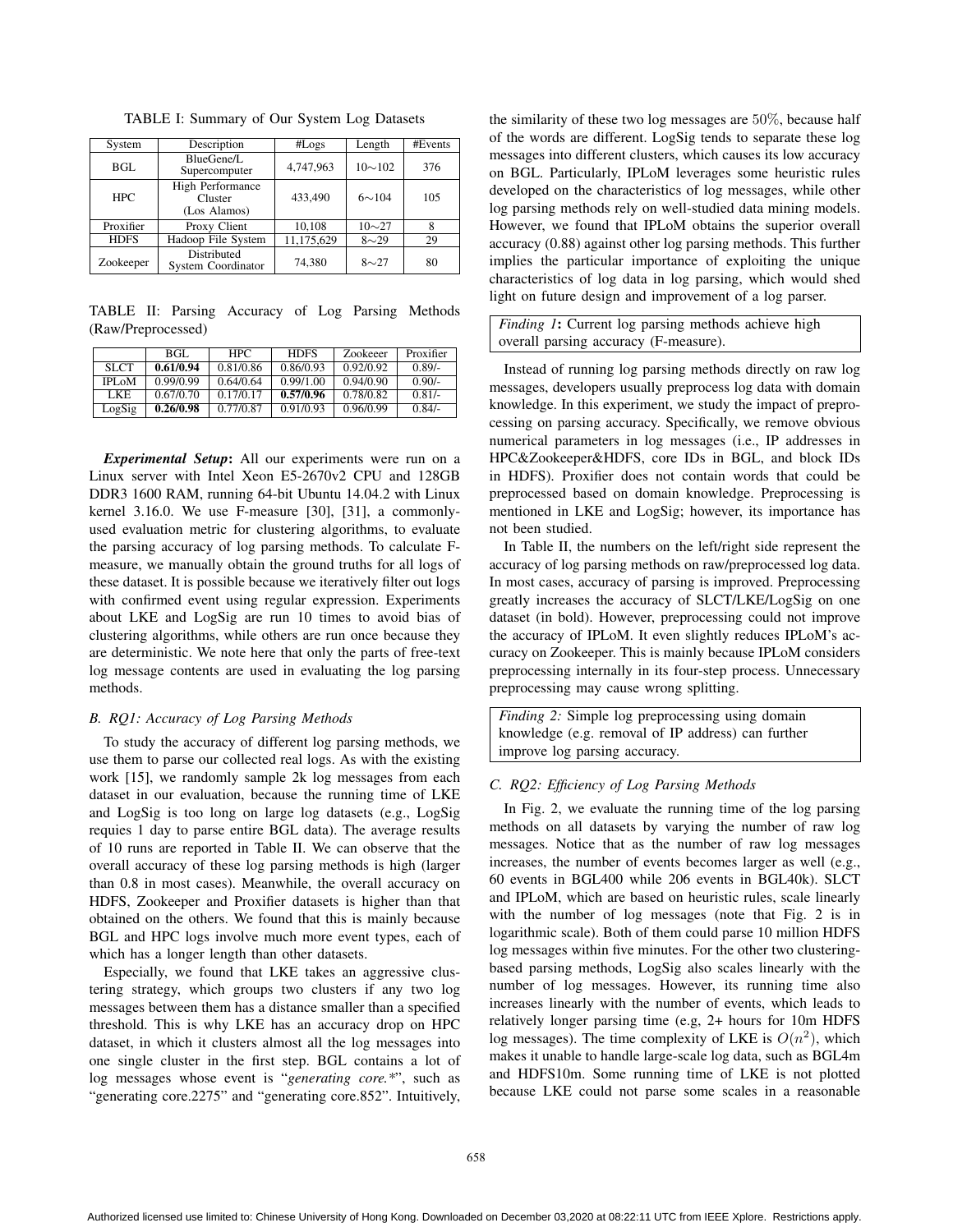

Fig. 2: Running Time of Log Parsing Methods on Datasets in Different Size



Fig. 3: Parsing Accuracy on Datasets in Different Size

time (may cause days or even weeks). To reduce the running time of clustering-based log parsing method, parallelization is a promising direction.

*Finding 3:* Clustering-based log parsing methods could not scale well on large log data, which implies the demand for parallelization.

The accuracy of log parser is affected by parameters. For example, the number of clusters of LogSig decides the number of events, which should be set beforehand. For large-scale log data, it is difficult to select the most suitable parameters by trying different values, because each run will cause a lot of time. A normal solution is to tune the parameters in a sample dataset and directly apply them on large-scale data. To evaluate the feasibility of this approach, we tune parameters for log parsing methods on 2k sample log messages, which are used in our parsing accuracy experiment. In Fig. 3, we vary the size of the dataset and evaluate the accuracy of the log parsing method using these parameters. The results show that the IPLoM performs consistently in most cases. SLCT is also consistent in most cases except HPC. The accuracy of LKE is volatile because of the weakness of its clustering algorithm discussed in Section IV-B. LogSig performs consistently on datasets with limited types of events, but its accuracy varies a lot on datasets with many events (i.e., BGL and HPC). Thus, for LKE and LogSig, directly using parameters tuned on sample dataset is not practical, which makes parameter tuning on large-scale logs time-consuming.

*Finding 4:* Parameter tuning for clustering-based log parsing methods is a time-consuming task, especially on large log datasets.

|  |                            | TABLE III: Anomaly Detection with Different Log Parsing |  |  |
|--|----------------------------|---------------------------------------------------------|--|--|
|  | Methods (16,838 Anomalies) |                                                         |  |  |

|              | Parsing<br>Accuracy | Reported<br>Anomaly | Detected<br>Anomaly | False<br>Alarm |
|--------------|---------------------|---------------------|---------------------|----------------|
| <b>SLCT</b>  | 0.83                | 18.450              | 10,935(64%)         | $7,515(40\%)$  |
| LogSig       | 0.87                | 11.091              | 10,678(63%)         | 413 $(3.7%)$   |
| <b>IPLoM</b> | 0.99                | 10.998              | 10,720(63%)         | 278 (2.5%)     |
| Ground truth | 1.00                | 11.473              | 11,195 (66%)        | 278 (2.4%)     |

## *D. RQ3: Effectiveness of Log Parsing Methods on Log Mining*

To evaluate the effectiveness of log parsing methods on log mining, we use three log parsers to tackle the parsing challenge of a real-world anomaly detection task described in Section III-B. In this task, there are totally 16,838 anomalies, which are found manually in [2]. The parameters of SLCT and LogSig are re-tuned to provide good Parsing Accuracy. LKE is not employed because it could not handle this large amount of data (10m+ lines) in reasonable time. The evaluation results are illustrated in Table III. Reported Anomaly is the number of anomalies reported by PCA, while adopting different log parsers in the log parsing step. Detected Anomaly is the number of true anomalies detected by PCA. False Alarm means the number of wrongly detected anomalies. Ground truth is the experiment using exactly correct parsed results in anomaly detection. Notice that even the Ground truth could not detect all anomalies because of the boundary of the PCA anomaly detection model.

From Table III, we observe that the parsing accuracy of these parsing methods are high (0.83 at least). LogSig and IPLoM lead to nearly optimal results on the anomaly detection task. However, not all parsing methods lead to optimal results. SLCT presents high Parsing Accuracy (0.83), but it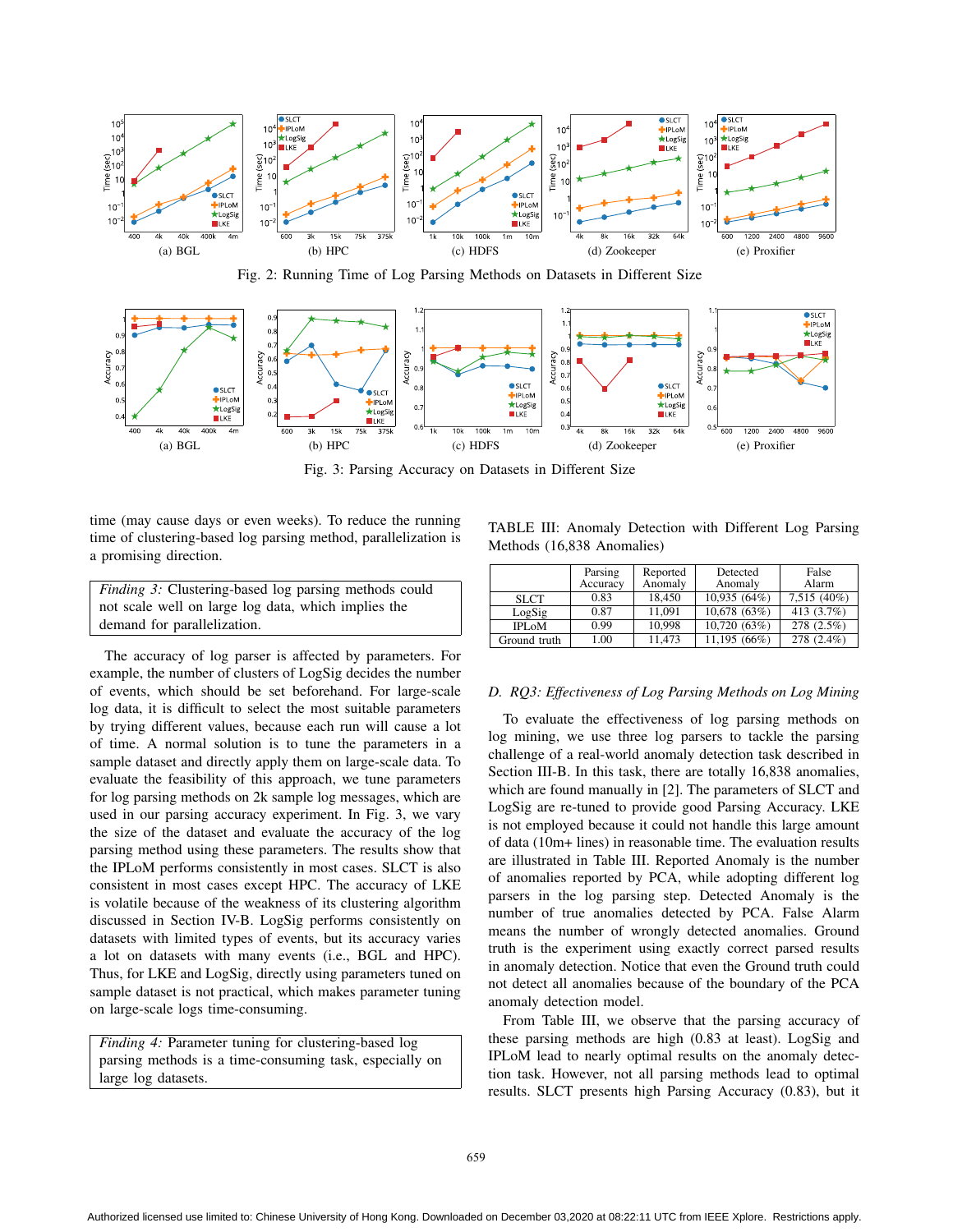brings about 7,515 False Alarms in anomaly detection, which introduces extensive unnecessary human effort on inspection.

*Finding 5:* Log parsing is important because log mining is effective only when the parsing accuracy is high enough.

From Table III, we observe that the parsing accuracy of SLCT (0.83) and LogSig (0.87) is comparable. However, the performance of log mining using LogSig as parser is an order of magnitude better than that using SLCT. Log mining task using SLCT presents 7,515 False Alarms, introducing much more human inspection effort than that using LogSig, which only leads to 413 False Alarms. Besides, the log mining tasks using LogSig and IPLoM as parsers produce comparable results. However, LogSig presents 12% more parsing errors than IPLoM. These reveal that log mining results are sensitive to some critical events, which could cause an order of magnitude performance degradation. These also indicate that f-measure, despite pervasively used in clustering algorithm evaluation, may not be suitable to evaluate the effectiveness of log parsing methods on log mining.

*Finding 6:* Log mining is sensitive to some critical events. 4% errors in parsing could even cause an order of magnitude performance degradation in log mining.

#### V. DISCUSSIONS

*Limitations:* 1) Diversity of dataset. Not all datasets (two out of five) used in our evaluation are production data. This is mainly because of the lack of public log data. We thanks those who release log data [2], [29], [28], which greatly facilitates our research. However, Zookeeper and HDFS are popular systems adopted by many companies for their distributed computing jobs. We believe these logs could reflect the logs from industrial companies to some extent. 2) Diversity of log mining tasks. Results of effectiveness of log parsing methods are evaluated on anomaly detection, which may not generalize to other log mining tasks. This mainly because log mining task with released real-world data is scarce. However, the anomaly detection task evaluated is presented in a paper [2] with more than 250 citations, which is an important log mining task widely studied [32], [33]. Besides, even conducting evaluation on one log event mining task, our results reveal the inconspicuous fact that the performance of log mining is sensitive to parsing errors on critical events. We will consider to extend our methodology on more varied log data as well as log mining tasks in our future work.

*Potential Directions:* 1) Distributed Log Parsing. Our experiments show that current log parsing methods cost a lot of time on big data input. The amount of log message in industrial companies could be much larger. Log parsing methods based on heuristic rules are fast but their parsing result is not good enough to fulfill the need of log mining task. Thus, to accelerate the parsing process and further improve its accuracy, log parsing methods which run in a distributed manner are in demand. Clustering algorithms which could be parallelized should be considered. 2) Logging of Event ID. We could also improve log parsing process by recording event ID in logs in the first place. This approach is feasible because developer writing log knows exactly which event a log message statement match. Thus, adding event ID to log message is a good logging practice [34] from the perspective of log mining. Tools that could automatically add event ID into source code may greatly facilitate the log parsing process.

## VI. RELATED WORK

*Log Analysis*: Logs, as an important data source, are in widespread use for system management tasks, such as anomaly detection [3], [2], program verification [5], [6], performance monitoring [8], [7], security assurance [9], [10], failure analysis [35], etc. As shown in our evaluation results, log parsing is a critical step to enable effective log analysis. Thus, we believe our work on log parsing could benefit future studies on log analysis.

*Log Parsing*: Log parsing has been widely studied. Xu et al. [2] implement a log parser with very high accuracy based on source code analysis to infer log message templates. However, in practice, source code is often unavailable or incomplete to access, especially when third-party components are employed. Some other work proposes data-driven approaches to log parsing (e.g., SLCT [13], IPLoM [22], LKE [3], LogSig [15]), in which data mining techniques are leveraged to extract log message templates. But there is currently a lack of open-source implementations on log parsing tools. Many researchers (e.g., [5], [8], [18]) and practitioners (as revealed in StackOverflow questions [36], [37]) in this field have to implement their own log parsers to deal with their log data. This is a timeconsuming yet redundant task. Our work not only provides valuable insights on log parsing, but also releases opensource tool implementations on the state-of-the-art log parsing methods.

*Empirical Study*: Empirical studies have attracted considerable attraction in recent years, because the empirical results could usually provide useful insights and direct suggestions to both academic researchers and industrial practitioners. In particular, Yuan et al. [38], [7] perform a characteristic study on the logging practices in open-source systems and further provide actionable suggestions for improvement. Meanwhile, some recent work [39], [40], [41] has studied the logging practices in industry. Our work is another empirical study, with a focus on evaluations on log parsing and its use in log mining.

## VII. CONCLUSION

Log parsing is employed pervasively in log mining. However, due to the lack of studies on performance of log parsing methods, users often re-design a specialized log parser, which is time-consuming. In this paper, we study the performance of four state-of-the-art log parsing methods through extensive experiments. We also analyze the effectiveness of the log parsing methods on a real-world log mining task with 10 million log messages. We provide six valuable findings on the parsing accuracy of the log parsers, efficiency of the log parsers, and their effectiveness on log mining. In addition, the